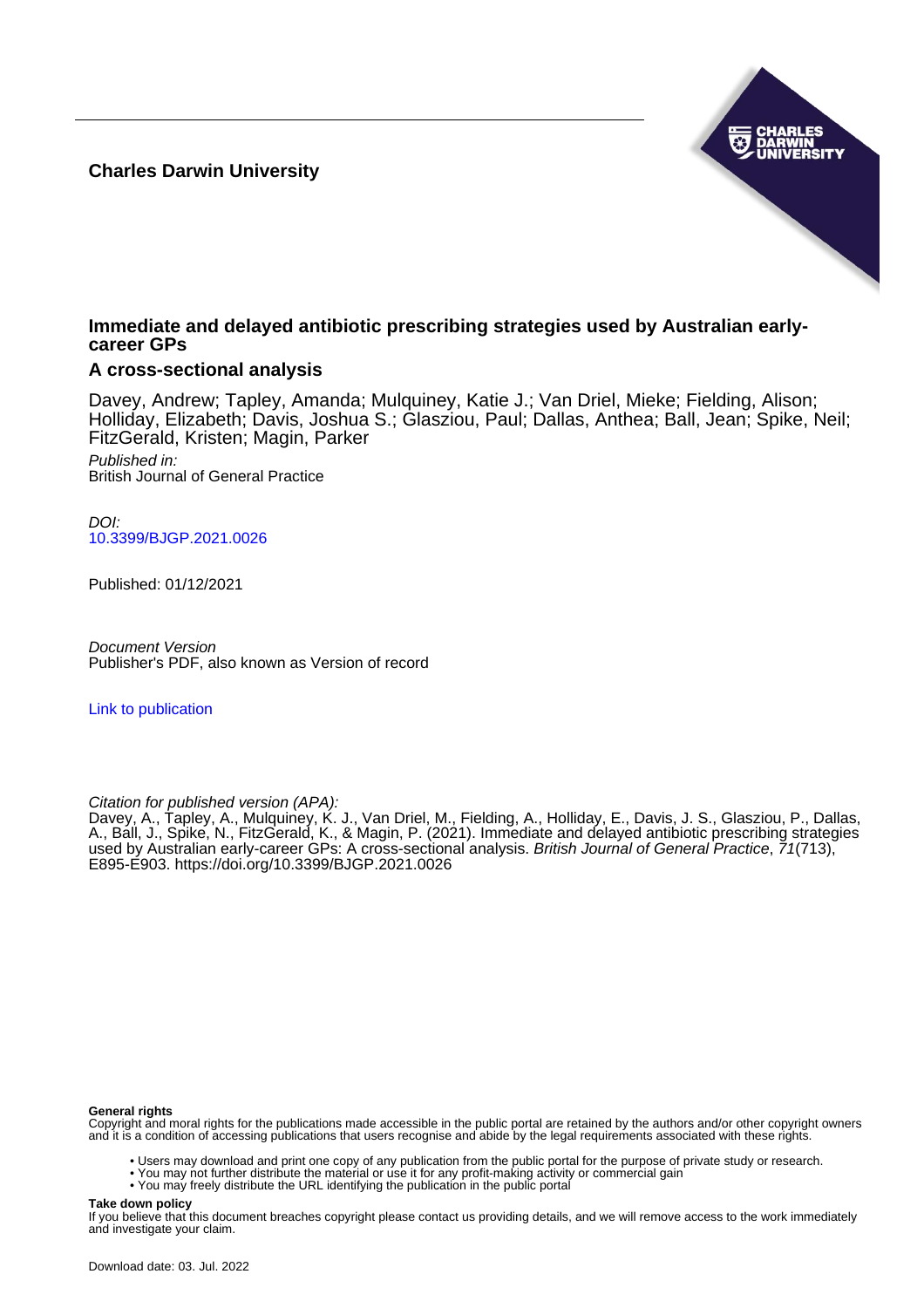# **Research**

Andrew Davey, Amanda Tapley, Katie J Mulquiney, Mieke van Driel, Alison Fielding, Elizabeth Holliday, Joshua S Davis, Paul Glasziou, Anthea Dallas, Jean Ball, Neil Spike, Kristen FitzGerald and Parker Magin

# **Immediate and delayed antibiotic prescribing strategies used by Australian early-career GPs:**

# a cross-sectional analysis

### **Abstract**

### **Background**

Antibiotics are overused for non-pneumonia acute respiratory tract infections (ARTIs).

#### **Aim**

To establish prevalence and explore associations of delayed and immediate antibiotic prescribing strategies of Australian early-career GPs (specialist GP vocational trainees, also known as GP registrars) for non-pneumonia ARTIs.

#### **Design and setting**

Cross-sectional analysis of data collected between September 2016 and December 2017 from the Registrar Clinical Encounters in Training cohort (ReCEnT) study, an ongoing cohort study of GP registrars' in-practice clinical experiences in four Australian states and territories.

#### **Method**

Multinomial logistic regression with outcome antibiotic prescribing (no prescribing, immediate prescribing, and delayed prescribing).

#### **Results**

Of 7156 new ARTI diagnoses, no antibiotics were prescribed for 4892 (68%); antibiotics were prescribed for immediate use for 1614 diagnoses (23%) and delayed antibiotics were used for 650 diagnoses (9%). Delayed prescribing was used in 22% of otitis media, 16% of sinusitis, 13% of sore throat, 11% of acute bronchitis/bronchiolitis, and 5% of upper respiratory tract infection (URTI) diagnoses. Delayed prescribing was used for 29% of all prescriptions written. Delayed prescribing and immediate prescribing were associated with markers of clinical concern. Delayed prescribing was associated with longer duration of consultation and with fewer diagnoses/problems dealt with in the consultation.

#### **Conclusion**

Australian early-career GPs use no prescribing for ARTIs substantially more than established GPs; however, except where URTIs are concerned, they still prescribe antibiotics in excess of validated benchmarks. Australian early-career GPs may use delayed prescribing more often than European established GPs, and may use it to manage diagnostic uncertainty and, possibly, conflicting influences on prescribing behaviour. The use of delayed prescribing may enable a transition to an environment of more-rational antibiotic prescribing for ARTIs.

#### **Keywords**

antibiotics; family practice; general practice; primary health care; respiratory tract infections.

#### **INTRODUCTION**

Antibiotic resistance and rational antibiotic use are national priorities in Australia, but antibiotics remain overused for nonpneumonia acute respiratory tract infections (ARTIs),<sup>1,2</sup> which are common presentations to GPs.<sup>3</sup> In 2017, 41.5% ( $n = 10215109$ ) of the Australian population was dispensed at least one systemic antibiotic in primary care, and Australia is in the highest 25% of countries (European countries and Canada) in terms of rates of community antibiotic use.2,4 When managing ARTIs, antibiotics are mostly not indicated.<sup>1</sup>

Doctors' use of antibiotics can be classified as: no prescribing, delayed prescribing, and immediate prescribing. Delayed prescribing is when the intention is to not use antibiotics unless certain criteria are met (for example, a deterioration in condition). A Cochrane review has shown that, when compared with immediate prescribing, no prescribing and delayed prescribing significantly reduce consumption of inappropriate antibiotics for ARTIs, with no difference in patient satisfaction between delayed prescribing and immediate prescribing.<sup>5</sup>

**A Davey**, FRACGP, senior researcher; **A Tapley**, MMedStat, senior research officer and statistician; **KJ Mulquiney**, MClinEpid(Distinct), research assistant; **A Fielding**, PhD, research manager, NSW & ACT Research and Evaluation Unit, GP Synergy, Regional Training Organisation, Australia. **M van Driel**, PhD, head of discipline of general practice and primary care clinical unit, Faculty of Medicine, University of Queensland, Brisbane, Australia. **E Holliday**, PhD, associate professor of biostatistics; **P Magin**, FRACGP, conjoint professor. School of Medicine and Public Health, University of Newcastle, Australia. **JS Davis**, , FRACP, senior principle research fellow, Menzies School of Health Research, Darwin, Australia. **P Glasziou**, PhD, director, Institute for Evidence-Based Healthcare, Bond University, Robina, Australia. **A Dallas**, MClinEd, academic lead — community placements, Tasmanian School of Medicine, University of Tasmania, Hobart, Australia. **J Ball**, GradDipMedStats, statistician, Hunter Medical

Some drivers of prescribing antibiotics for ARTIs are diagnostic uncertainty and concern about the consequences of potential serious illness.<sup>6,7</sup> However, this concern may be misplaced because both delayed prescribing and no prescribing appear to be safe, with no statistically significant difference in hospital admissions or death when compared with immediate prescribing in a UK cohort of almost 29 000 people.8 Additionally, the study showed that delayed prescribing led to a significant reduction in re-consultation for new, worsening, or non-resolving symptoms, compared with both no prescribing and immediate prescribing.<sup>8</sup> Although there is ample literature — including a Cochrane review<sup>5</sup>  $-$  of trials of delayed prescribing, there is little evidence for the use of delayed prescribing in practice.<sup>9</sup>

General practice training is an important time for early-career GPs, during which they develop approaches to diagnosing and managing ARTIs, including antibiotic prescribing practices. There is evidence from a qualitative study that GPs' decisionmaking processes regarding antibiotic prescribing are consistent over time.<sup>10</sup>

Research Institute, New Lambton Heights, Australia. **N Spike**, FRACGP, director of medical education and training, Eastern Victoria General Practice Training, Regional Training Organisation, Hawthorn, Australia. **K FitzGerald**, MPH; director of education, General Practice Training Tasmania, Regional Training Organisation, Hobart, Australia.

#### **Address for correspondence**

Andrew Davey, NSW and ACT Research and Evaluation Unit, GP Synergy, Regional Training Organisation, Mayfield West 2304, NSW, Australia. **Email:** andrew\_davey@gpsynergy.com.au

**Submitted:** 11 January 2021; **Editor's response:** 7 April 2021; **final acceptance:** 21 May 2021. **©The Authors**

This is the full-length article (published online 2 Nov 2021) of an abridged version published in print. Cite this version as: **Br J Gen Pract 2021; DOI: https://doi.org/10.3399/BJGP.2021.0026**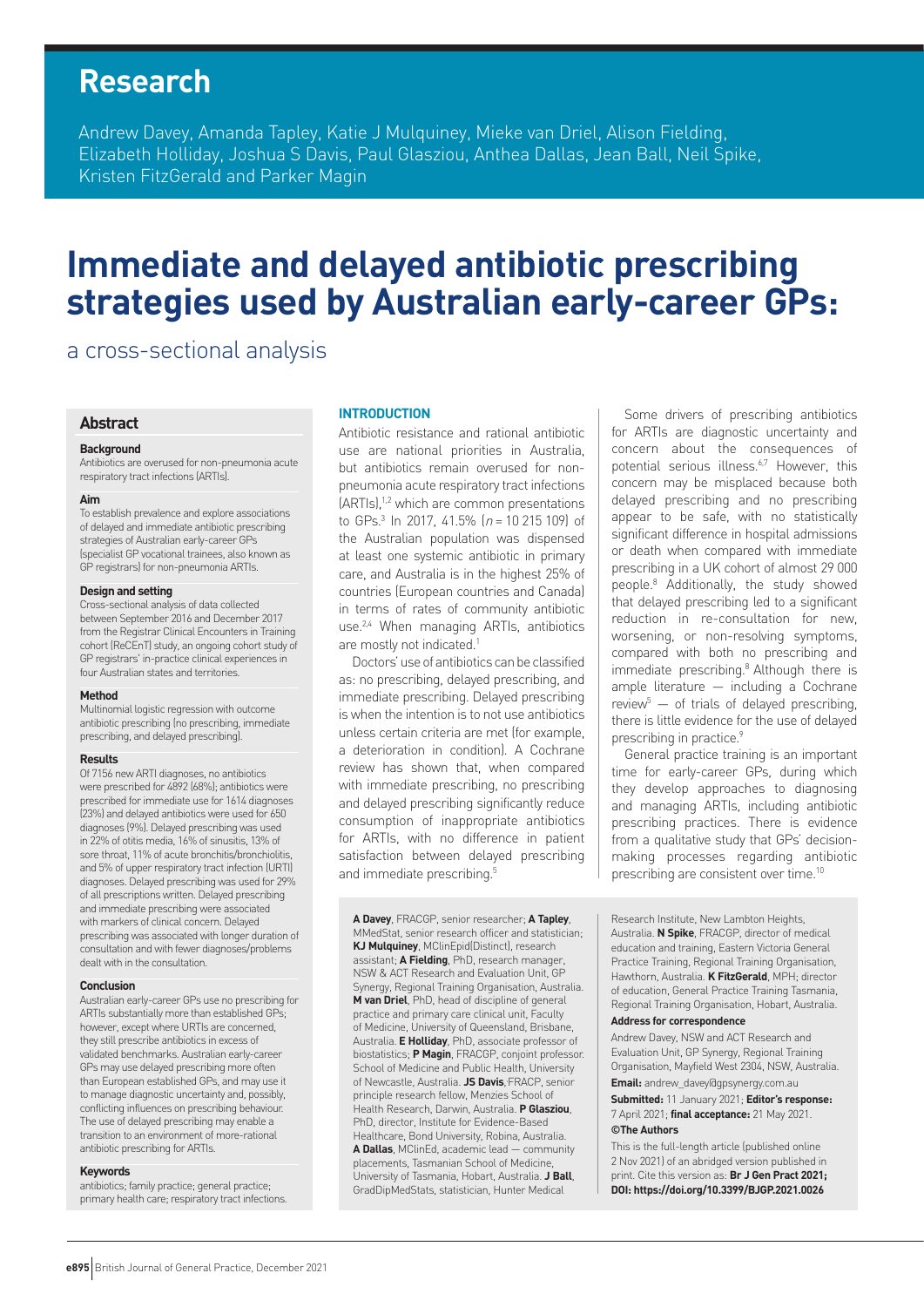## **How this fits in**

In Australia, GPs prescribe antibiotics for acute respiratory tract infections (ARTIs) well in excess of validated benchmarks. Australian early-career GPs (specialist GP vocational trainees, also known as GP registrars [13% of the GP workforce]) use no prescribing of antibiotics for ARTIs substantially more often than established Australian and European GPs, but still prescribe in excess of benchmarks, except for upper respiratory tract infections. They appear to use delayed prescribing of antibiotics to manage diagnostic uncertainty and, perhaps also, conflicting influences on antibiotic prescribing for ARTIs. Delayed prescribing may facilitate the transition to a culture of more-rational antibiotic prescribing for ARTIs in Australia.

In the study presented here, the authors aimed to:

- describe the prevalence of antibiotic prescribing strategies (immediate prescribing, delayed prescribing, and no prescribing) used by Australian earlycareer GPs (specialist GP vocational trainees, also known as GP registrars) for initial presentations of non-pneumonia ARTIs; and
- establish the determinants of registrars' choice of prescribing strategy.

## **METHOD**

## **Participants**

This study comprised a cross-sectional analysis of data from the Registrar Clinical Encounters in Training (ReCEnT) cohort study.<sup>11</sup> Data were collected from September 2016 until December 2017; the study methodology has been described in detail elsewhere.11 Briefly, ReCEnT is an ongoing cohort study of GP registrars' in-practice clinical experiences undertaken in four of the eight Australian states and territories. ReCEnT is a component of GP registrars' educational programme, facilitating reflection on practice and learning.12,13 Registrars may consent to their data being used for research purposes.

## **Procedures**

Characteristics of participating GP registrars and their practices are documented via a questionnaire at the beginning of each 6-monthly general practice-based training term (three compulsory terms). Registrars then record 60 consecutive office-based consultations (approximately 1 week of consultations) at approximately the midpoint of each term.

Problems/diagnoses are coded according to the International Classification of Primary Care, second edition (ICPC-2).<sup>14</sup> ARTI diagnoses were defined by the following codes: R74 (upper respiratory tract infection [URTI]; R78 (acute bronchitis/bronchiolitis); R75 (acute sinusitis); H71 (acute otitis media); R72 (strep throat); R76 (tonsillitis, acute); R74008 (pharyngitis, acute); R74006 (infection, throat); R74017 (pharyngitis); and R21005 (sore throat). R72, R76, R74008, R74006, and R74017 were grouped together as 'sore throat' for analysis.

Medications prescribed, provided in-consultation, or recommended are routinely recorded. Antibiotic medications were identified using the Anatomic Therapeutic Chemical (ATC) classification.15

GP registrars reported whether delayed or immediate prescribing was employed for diagnoses involving the prescription of antibiotics. No prescribing was defined as the absence of an antibiotic prescription for an ARTI diagnosis. GP registrars recorded a delayed prescription when they asked the patient not to start the antibiotic immediately.

#### **Outcome factors**

The primary outcome factor was whether a new ARTI diagnosis (that is, a diagnosis for a first presentation — re-consultations were excluded from analysis) involved delayed, immediate, or no prescribing.

#### **Independent variables**

After consideration of the potential relevance of individual variables to the research question/outcome factor (including considerations of the literature, the authors' clinical experience, and their experience with this study population and this dataset), the analysis plan, a priori, included 24 variables that were deemed relevant. These variables related to the patient, GP registrar, practice, and the consultation. Some require explanation:

- routinely bulk bills there is no financial cost to the patient for the consultation;
- rurality practice postcode was used to define the practice's Australian Standard Geographical Classification-Remoteness Area classification;<sup>16</sup>
- socioeconomic status of the practice location — classified according to the Socioeconomic Index for Areas Index of Relative Disadvantage<sup>17</sup> of the practice location;
- sought clinical information or assistance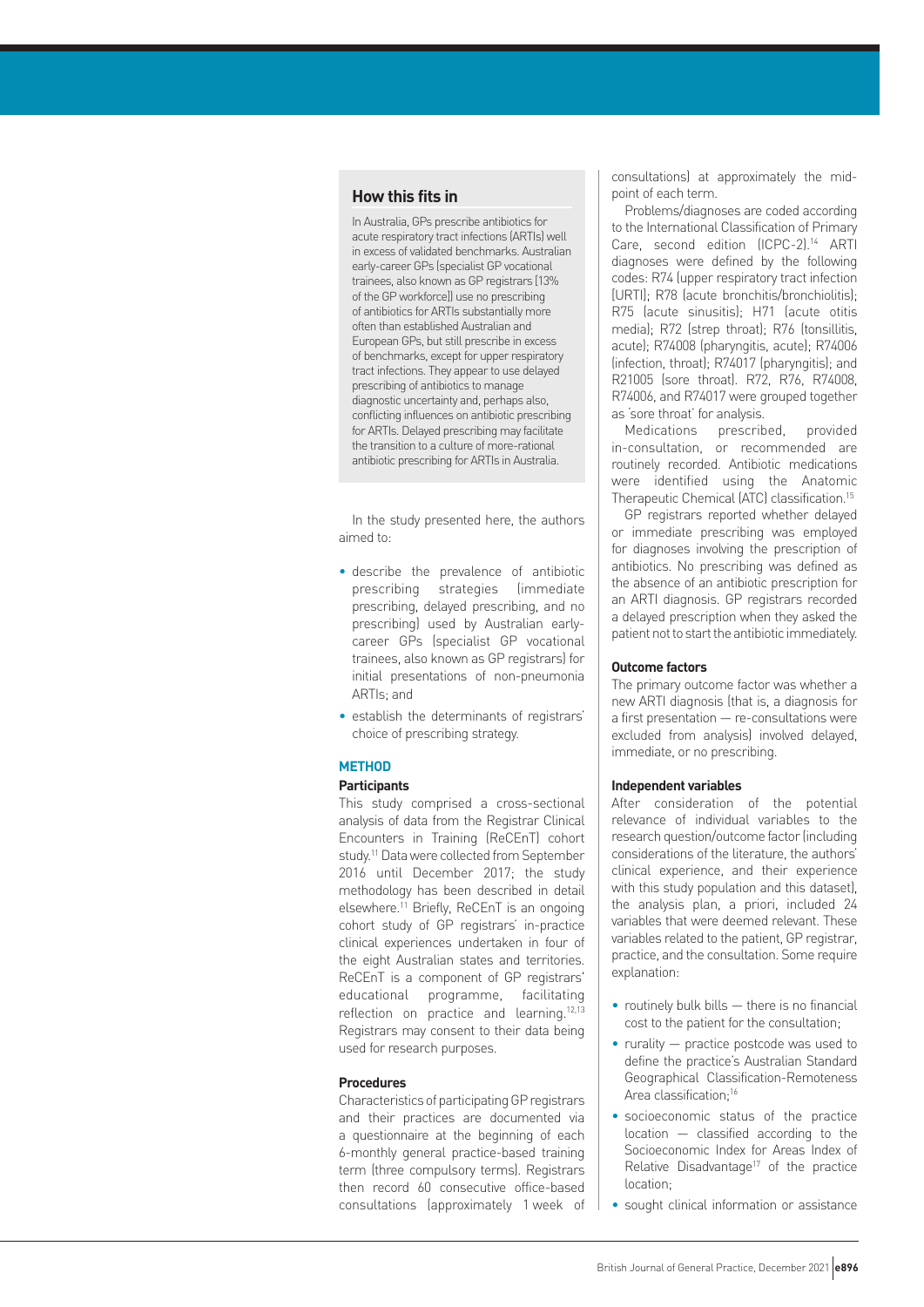during the consultation — help was sought from the GP supervisor, a specialist, or electronic or hard-copy resources; and

• learning goals generated — clinical questions to be pursued after the consultation had finished.

## **Data analysis**

The proportions of all ARTI diagnoses involving delayed, immediate, and no prescribing were calculated with 95% confidence intervals (CIs); they were also calculated by type of ARTI.

Multinomial logistic regression for a nominal outcome was used within the generalised estimating equations (GEE) framework to account for repeated measures within GP registrars. GEE was used for analyses, as the authors' interest was in effect estimates averaged across registrars, rather than registrar-specific effects (as produced with mixed [randomeffects] models). To estimate the GEE, an exchangeable working correlation structure was assumed.

Multinomial logistic regression for a nominal outcome with three (non-ordered) levels produces two sets of statistics: one for each of the two test levels compared with the reference level. Delayed prescribing was used as the reference level. The model odds ratios (ORs) compared no prescribing with delayed prescribing, and immediate prescribing with delayed prescribing. The results are equivalent to conducting two binary logistic models.

Covariates with a univariate P-value of <0.20 were considered for inclusion in the multiple regression model. For each outcome, a model with all selected covariates was fitted, after which model reduction was assessed. Covariates that were no longer significant (at  $P<0.20$ ) in the multivariable model were tested for removal from the model. If the covariate's removal did not substantively change the remaining coefficients in the model by >~10%, the covariate was removed from the final model.

In a post-hoc analysis, association of delayed prescribing, immediate prescribing, or no prescribing with seeking assistance from the registrar's supervisor was tested using a  $\chi^2$  statistic.

Analyses were programmed using Stata (version 14.0) and SAS (version 9.4).

#### **RESULTS**

A total of 631 GP registrars completed 1063 rounds of data collection  $[N = 1092]$ response rate 97.3%) at 454 practices contributed 101 019 patient problems/ diagnoses from 63 628 consultations. The characteristics of participating GP registrars and their practices are shown in Table 1.

There were 7156 new diagnoses of an ARTI; of these, no antibiotics were prescribed for  $4892$   $(68\%$   $[95\%$  CI = 67% to 69%]] diagnoses, antibiotics were prescribed for immediate use for 1614 (23% [95% CI = 22% to 24%]) diagnoses, and delayed antibiotics were used for 650 (9% [95% CI = 8% to 10%]) diagnoses (see Figure 1 and Supplementary Table S1 for details of each ARTI diagnosis). When prescribing antibiotics for ARTIs, GP registrars used delayed prescribing 29% of the time.

Characteristics associated with ARTI diagnoses by antibiotic prescribing strategy are presented in Table 2.

Univariate and multivariable associations of antibiotic prescribing strategies are shown in Table 3. For each association, the OR represents a comparison of immediate prescribing or no prescribing with delayed prescribing. When any in-consultation information or assistance was sought (12% of new ARTI diagnoses; Table 2), no prescribing was less likely (OR 0.41, 95% CI = 0.29 to 0.59) and immediate prescribing was more likely (OR 2.05, 95% CI = 1.48 to 2.84) than delayed prescribing (Table 3). When follow-up was arranged, immediate prescribing was more likely than delayed prescribing (OR 1.31, 95% CI = 1.01 to 1.70). When imaging was ordered, no prescribing was significantly more likely than delayed prescribing  $[OR 6.26, 95\% CI = 1.42$  to 27.7); there was some evidence  $[P=0.068]$  for immediate prescribing being more likely than delayed prescribing (OR 3.90, 95%  $Cl = 0.90$  to 16.9.

Longer consultation duration was associated with use of delayed prescribing rather than no prescribing; for each additional minute of consultation duration, the odds of no prescribing decreased by ~2% (OR 0.98, 95% CI = 0.96 to 1.00). For each additional problem/diagnosis dealt with in the encounter, both no prescribing (OR 1.87, 95% CI = 1.55 to 2.25) and immediate prescribing (OR 1.32, 95% CI = 1.08 to 1.60) were more likely than delayed prescribing. Finally, both no prescribing (OR 1.05, 95%  $Cl = 1.02$  to 1.08) and immediate prescribing  $[OR 1.03, 95\% C] = 1.00$  to 1.06) were more likely than delayed prescribing with each additional year of age of the GP registrar.

In the post-hoc analyses, when information or assistance was sought from a supervisor (2% of new ARTI diagnoses), immediate prescribing was used significantly more than both delayed prescribing  $(P = 0.004)$  and no prescribing  $[P<0.001]$ .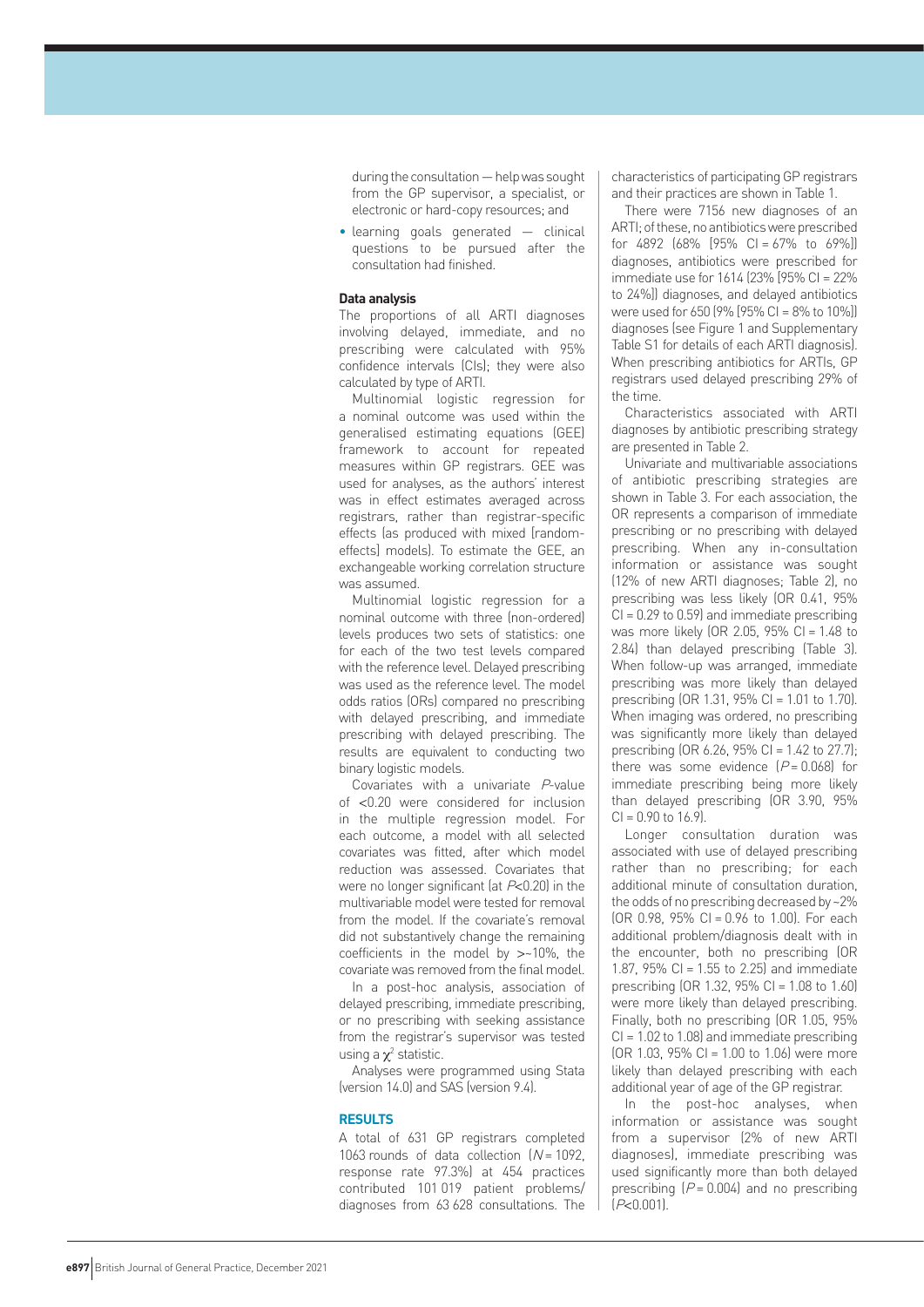## **Table 1. Characteristics of GP registrars and their teaching practices**

| Registrar variables, N=631                                      | $n\frac{9}{6}$ <sup>a</sup> |
|-----------------------------------------------------------------|-----------------------------|
| Sex, Female                                                     | 384 [61]                    |
| Qualified as doctor overseas                                    | 77(12)                      |
| Years worked in hospital before entering GP training, mean (SD) | 3.0(2.6)                    |
| Registrar round/practice variables, N = 1070 <sup>b</sup>       |                             |
| Worked at the practice in a previous term                       | 224(21)                     |
| Registrar age, years, mean (SD)                                 | 32.5(6.3)                   |
| Registrar works part time                                       | 223 (22)                    |
| Registrar training term                                         |                             |
| Term 1                                                          | 414 [39]                    |
| Term 2                                                          | 458 [43]                    |
| Term 3                                                          | 198 [19]                    |
| Practice rurality/urbanicity                                    |                             |
| Major city                                                      | 728 [69]                    |
| Inner regional                                                  | 237 (22)                    |
| Outer regional                                                  | 94[9]                       |
| Remote                                                          | 0(0)                        |
| Very remote                                                     | 0(0)                        |
| Practice location SES status (SEIFA index), mean (SD)           | 5.8(2.9)                    |
| Practice routinely bulk bills                                   | 367[36]                     |
| Full-time equivalent GPs working at the practice                |                             |
| $1 - 4$                                                         | 426 [41]                    |
| $\geq 5$                                                        | 602 [59]                    |

<sup>a</sup>Unless otherwise stated. <sup>b</sup>Numbers may not add up to 1070 due to missing data. SD = standard deviation. SEIFA = Socioeconomic Index for Areas. SES = socioeconomic status.

## **DISCUSSION**

### **Summary**

Early-career GPs use no prescribing of antibiotics for 68% of ARTIs, substantially more than established Australian GPs  $(43%)$ ,<sup>1</sup> and delayed prescribing for 29% of antibiotic prescriptions for ARTIs. Except for URTIs, they prescribe antibiotics in excess of validated benchmarks.<sup>18</sup> Prescribing antibiotics was associated with markers of diagnostic uncertainty such as seeking



in-consultation assistance and arranging follow-up.

#### **Strengths and limitations**

A high response rate, which is unusual for studies of GPs,19 along with little missing data on antibiotic prescribing (0.3%) are strengths of this study. GP registrar characteristics were reflective of the Australian GP registrar population overall,<sup>20</sup> and their practices were located in major cities, inner and outer regional areas, and remote areas. The participating Regional Training Organisations train 43% of Australian GP registrars.<sup>20</sup> That a large proportion of Australian registrars participated in the study, and their characteristics were similar to those of the wider registrar population, suggests generalisability to Australian specialist general practice vocational training.

A limitation is that contextual clinical details for the presenting conditions are not known, so it was not possible to judge how appropriate the prescription of antibiotics was for any individual problem/diagnosis; however, the finding that total prescribing is greatly in excess of benchmarks for all ARTIs other than URTI is robust because clinical judgement is implicit to the range of those benchmarks.18 A risk of misclassification bias and social desirability bias does exist, however, when a registrar does not accurately record an ARTI diagnosis because they prescribed antibiotics; the authors regard this risk as likely to be small  $-$  in ReCEnT, registrars record the broad range of their clinical activities over consecutive consultations (there is no focus on any single activity, including antibiotic prescribing).

The authors did not have data on whether patients filled the delayed prescriptions or actually took the dispensed antibiotics, nor did they have data on clinical outcomes; however, this is not considered a substantive limitation as the focus of the study was registrars' prescribing behaviour. To put the findings into some context, however, it has been found in randomised controlled trials of delayed prescribing that 31% of delayed scripts will be filled (with delayed scripts provided at consultation being more likely to be filled than those to be collected later).<sup>5</sup>

## **Comparison with existing literature**

In the study presented here, GP registrars used no prescribing substantially more often than established Australian GPs in McCullough et al's modelling<sup>1</sup> for acute bronchitis/bronchiolitis (32% versus 15%), otitis media (26% versus 11%), and

#### **Figure 1. Frequency of antibiotic prescribing strategies.**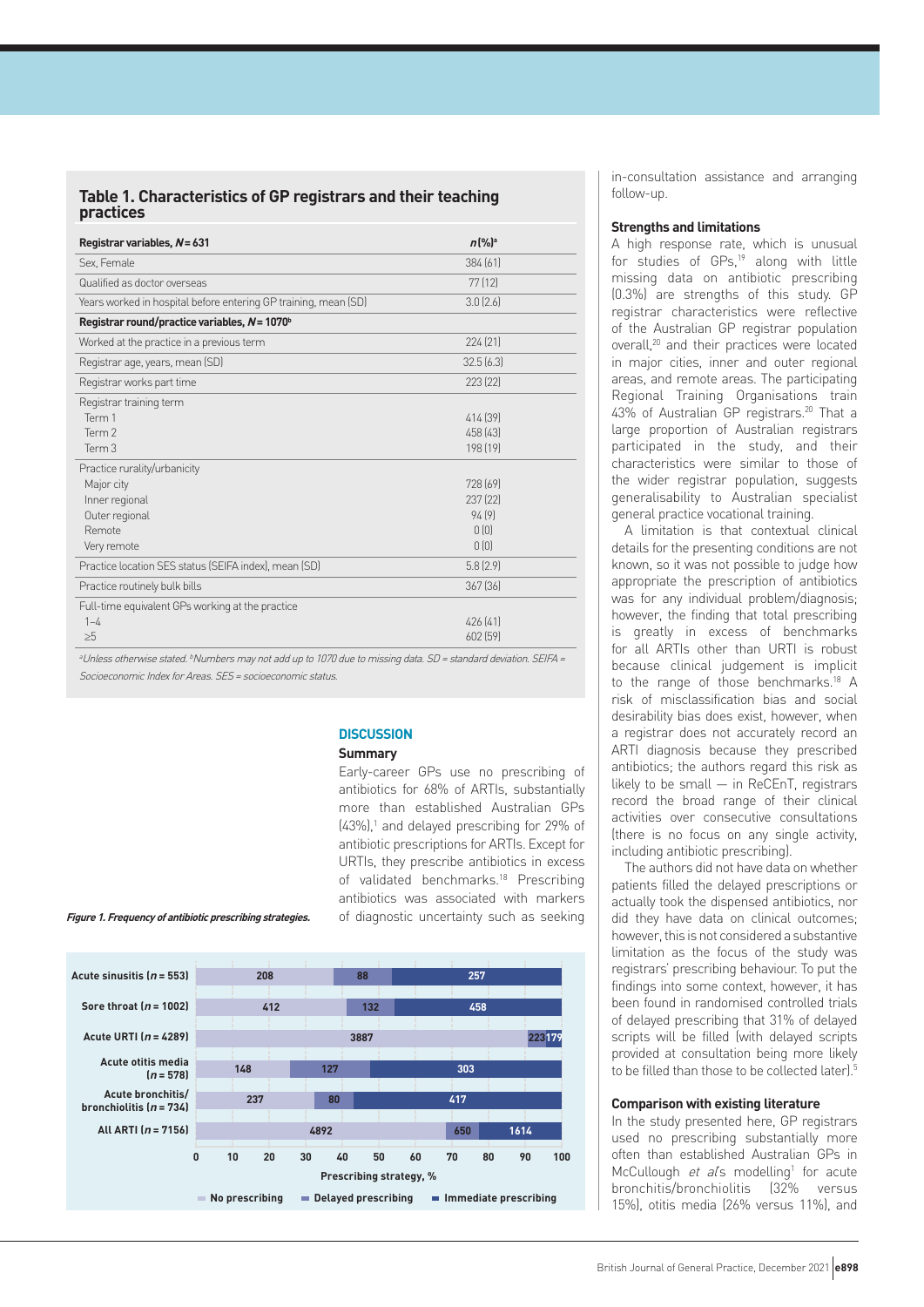# **Table 2. Antibiotic prescribing for acute respiratory tract infectionsa**

| Variable                                 | <b>Total</b> <sup>b</sup> | No prescribing <sup>b</sup> | <b>Immediate</b><br>prescribingb | <b>Delayed</b><br>prescribing <sup>b</sup> | P-value   |
|------------------------------------------|---------------------------|-----------------------------|----------------------------------|--------------------------------------------|-----------|
| Age, years                               |                           |                             |                                  |                                            |           |
| $0 - 5$                                  | 1504 (21)                 | 1119 (23)                   | 258 (16)                         | 127(20)                                    | < 0.001   |
| $5 - 14$                                 | 1067 [15]                 | 722 (15)                    | 234 (14)                         | 111(17)                                    |           |
| $15 - 24$                                | 957 (13)                  | 673 (14)                    | 212[13]                          | 72(11)                                     |           |
| $25 - 44$                                | 1901 [27]                 | 1296 (26)                   | 437 (27)                         | 168[26]                                    |           |
| $45 - 64$                                | 1156 (16)                 | 756 (15)                    | 275 (17)                         | 125(19)                                    |           |
| $\geq 65$                                | 571 (8)                   | 326(7)                      | 198 (12)                         | 47(7)                                      |           |
| Patient sex                              |                           |                             |                                  |                                            |           |
| Male                                     | 2931 [42]                 | 2036 [42]                   | 648 (41)                         | 247 [39]                                   | 0.094     |
| Female                                   | 4086 (58)                 | 2761 (58)                   | 937 [59]                         | 388 (61)                                   |           |
| Aboriginal and/or Torres Strait Islander |                           |                             |                                  |                                            |           |
| No                                       | 6500 (98)                 | 4446 [98]                   | 1455 (98)                        | 599 [99.3]                                 | 0.11      |
| Yes                                      | 115(2)                    | 78 (2)                      | 33(2)                            | 4(0.7)                                     |           |
| <b>NESB</b>                              |                           |                             |                                  |                                            |           |
| No                                       | 5974 (90)                 | 4049 [89]                   | 1374 (91)                        | 551 (91)                                   | 0.079     |
| Yes                                      | 690 (10)                  | 505(11)                     | 129 [9]                          | 56(9)                                      |           |
| Registrar sex                            |                           |                             |                                  |                                            |           |
| Male                                     | 3062 (43)                 | 2126 (43)                   | 681 (42)                         | 255 (39)                                   | 0.28      |
| Female                                   | 4094 [57]                 | 2766 [57]                   | 933 [58]                         | 395 [61]                                   |           |
| <b>Work hours</b>                        |                           |                             |                                  |                                            |           |
| Part time                                | 1409 (20)                 | 992 [21]                    | 302 (19)                         | 115[18]                                    | 0.59      |
| Full time                                | 5520 [80]                 | 3757 [79]                   | 1249 [81]                        | 514 (82)                                   |           |
|                                          |                           |                             |                                  |                                            |           |
| Registrar training term                  |                           |                             |                                  |                                            |           |
| 1                                        | 2749 [38]                 | 1861 [38]                   | 642 (40)                         | 246 [38]                                   | 0.56      |
| $\overline{2}$                           | 3227 (45)                 | 2223 [45]                   | 717 (44)                         | 287(44)                                    |           |
| 3                                        | 1180 (16)                 | 808 (17)                    | 255 (16)                         | 117(18)                                    |           |
| Worked at practice previously            |                           |                             |                                  |                                            |           |
| No                                       | 5818 (82)                 | 4012 (82)                   | 1295 (81)                        | 511 (80)                                   | 0.71      |
| Yes                                      | 1277 [18]                 | 853 (18)                    | 300 (19)                         | 124 (20)                                   |           |
| Qualified as doctor in Australia         |                           |                             |                                  |                                            |           |
| No                                       | 750 (11)                  | 483 (10)                    | 213 (13)                         | 54(8)                                      | 0.011     |
| Yes                                      | 6390 [89]                 | 4397 [90]                   | 1397 [87]                        | 596 (92)                                   |           |
| Practice size                            |                           |                             |                                  |                                            |           |
| Small (1-4 FTE GPs)                      | 2911 [42]                 | 1976 [42]                   | 668 (43)                         | 267(42)                                    | 0.90      |
| Large (≥5 FTE GPs)                       | 4009 [58]                 | 2763 [58]                   | 883 [57]                         | 363 [58]                                   |           |
| Practice routinely bulk bills            |                           |                             |                                  |                                            |           |
| No                                       | 4235 [62]                 | 2796 [60]                   | 1017 (66)                        | 422 [69]                                   | < 0.001   |
| Yes                                      | 2609 [38]                 | 1887 (40)                   | 532 (34)                         | 190 [31]                                   |           |
| Rurality                                 |                           |                             |                                  |                                            |           |
| Major city                               | 5157 (73)                 | 3597 (74)                   | 1103 (69)                        | 457 (71)                                   | 0.01      |
| Inner regional                           | 1444 (20)                 | 914 (19)                    | 383 (24)                         | 147 (23)                                   |           |
| Outer regional remote                    | 475 [7]                   | 322(7)                      | 115(7)                           | 38(6)                                      |           |
| Patient/practice status                  |                           |                             |                                  |                                            |           |
| Existing patient                         | 1530 (22)                 | 1045 (22)                   | 361 [23]                         | 124 (19)                                   | 0.62      |
| New to registrar                         | 4783 (68)                 | 3266 [68]                   | 1070 (67)                        | 447 [70]                                   |           |
| New to practice                          | 712 (10)                  | 484 (10)                    | 157 (10)                         | 71(11)                                     |           |
| Sought help any source                   |                           |                             |                                  |                                            |           |
| No                                       | 6284 (88)                 | 4629 (95)                   | 1125 (70)                        | 530 (82)                                   | < 0.001   |
| Yes                                      | 872 (12)                  | 263(5)                      | 489 [30]                         | 120 (18)                                   |           |
| Pathology ordered                        |                           |                             |                                  |                                            |           |
| No                                       | 6713 (94)                 | 4653 (95)                   | 1455 (90)                        | 605 [93]                                   | < 0.001   |
| Yes                                      | 443 (6)                   | 239 [5]                     | 159 (10)                         | 45 (7)                                     |           |
| Imaging ordered                          |                           |                             |                                  |                                            |           |
| No                                       | 7050 (99)                 | 4846 [99.1]                 | 1557 (96)                        | 647 [99.5]                                 | < 0.001   |
| Yes                                      | 106(1)                    | 46 (0.9)                    | 57(4)                            | 3(0.5)                                     |           |
|                                          |                           |                             |                                  |                                            |           |
|                                          |                           |                             |                                  |                                            | continued |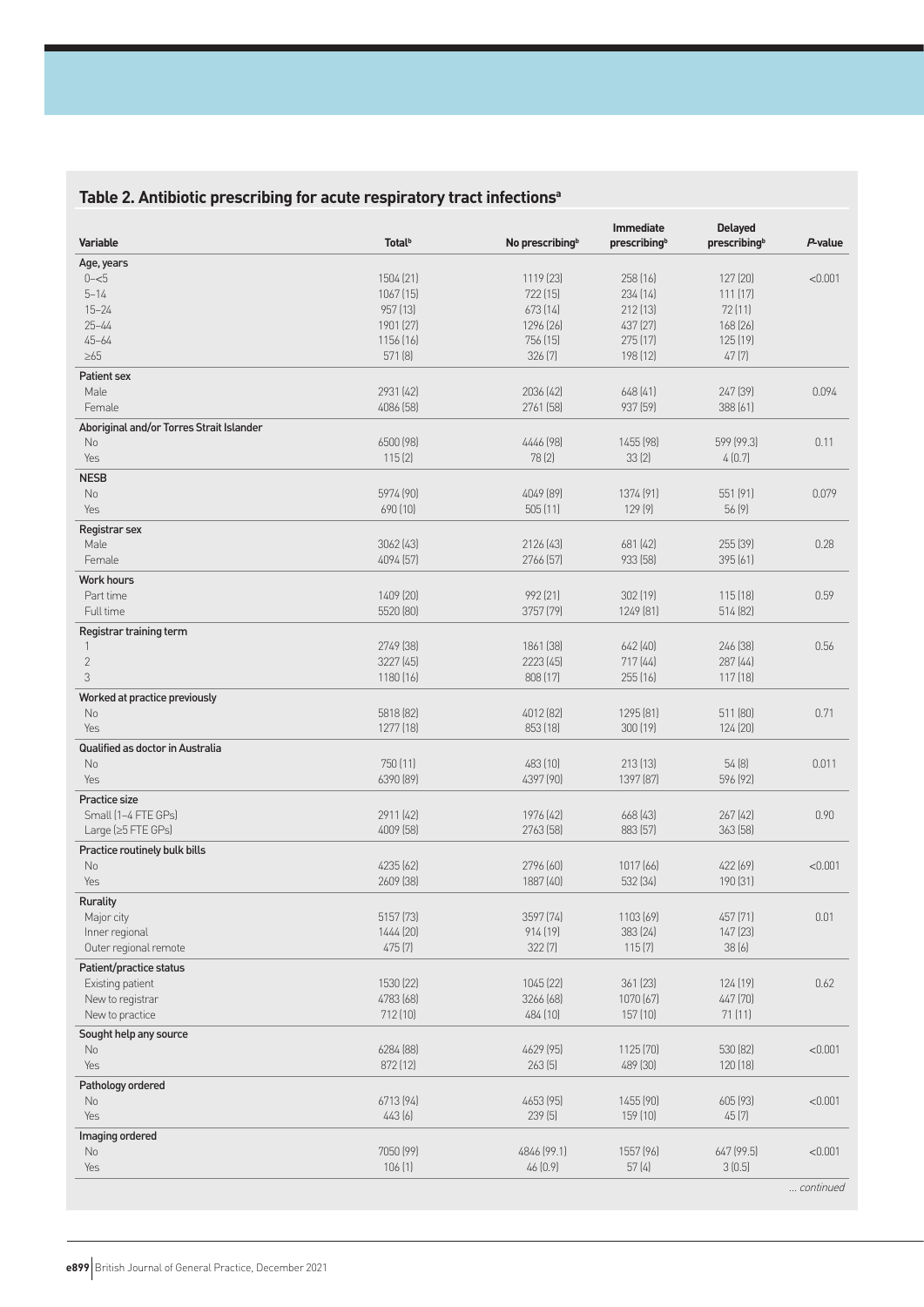| Table 2 continued. Antibiotic prescribing for acute respiratory tract infections <sup>a</sup> |
|-----------------------------------------------------------------------------------------------|
|-----------------------------------------------------------------------------------------------|

|                                         |                           |                             | Immediate    |                                |         |
|-----------------------------------------|---------------------------|-----------------------------|--------------|--------------------------------|---------|
| <b>Variable</b>                         | <b>Total</b> <sup>b</sup> | No prescribing <sup>b</sup> | prescribingb | <b>Delayed</b><br>prescribingb | P-value |
| Referral ordered                        |                           |                             |              |                                |         |
| No                                      | 7084 [99]                 | 4848 [99.1]                 | 1593 [99]    | 643 [99]                       | 0.86    |
| Yes                                     | 72(1)                     | 44(0.9)                     | 21(1)        | 7(1)                           |         |
| Follow-up ordered                       |                           |                             |              |                                |         |
| No                                      | 4849 [68]                 | 3529 [72]                   | 884 [55]     | 436 [67]                       | < 0.001 |
| Yes                                     | 2307 [32]                 | 1363 [28]                   | 730 (45)     | 214 [33]                       |         |
| Learning goals generated                |                           |                             |              |                                |         |
| No                                      | 6414 (94)                 | 4487 [96]                   | 1342 [87]    | 585 [94]                       | < 0.001 |
| Yes                                     | 393(6)                    | 165(4)                      | 192 (13)     | 36(6)                          |         |
| Respiratory disease                     |                           |                             |              |                                |         |
| Acute bronchitis                        | 734 [10]                  | 237(5)                      | 417 (26)     | 80(12)                         | < 0.001 |
| Acute otitis media                      | 578 [9]                   | 148(3)                      | 303 (19)     | 127(20)                        |         |
| <b>Acute URTI</b>                       | 4289 [60]                 | 3887 [79]                   | 179[11]      | 223 (34)                       |         |
| Strep/tonsillitis/pharyngitis           | 1002(14)                  | 412[8]                      | 458 (28)     | 132 (20)                       |         |
| Acute sinusitis                         | 553(8)                    | 208(4)                      | 257(16)      | 88[14]                         |         |
| Registrar age, mean (SD)                | 32(5)                     | 31(5)                       | 32(6)        | 31(4)                          | 0.005   |
| SEIFA index, mean (SD)                  | 6(3)                      | 6(3)                        | 6(3)         | 6(3)                           | 0.25    |
| Consultation duration, mean (SD)        | 15(7)                     | 15(7)                       | 16(7)        | 16(6)                          | < 0.001 |
| Number of problems/diagnoses, mean (SD) | 2(1)                      | 2(1)                        | 1(1)         | 1(1)                           | < 0.001 |

aNumbers may not add up to 7156 due to missing data. <sup>b</sup>Values presented as n (%) unless otherwise stated. FTE = full-time equivalent. NESB = non-English-speaking background. SD = standard deviation. SEIFA = Socioeconomic Index for Areas. URTI = upper respiratory tract infection.

> sore throat (41% versus 6%) (Figure 1, Supplementary Table S1). For URTI , GP registrars prescribed within the benchmark specified by the European Surveillance of Antimicrobial Consumption diseasespecific benchmarks,<sup>18</sup> which have been validated for use in Australian general practice,<sup>21</sup> but this was not the case for the other ARTIs reported here.

> When prescribing antibiotics, it appears Australian GP registrars are using delayed prescribing more often than European GPs: in a multi-country study, European GPs used delayed prescribing for 12% of prescriptions written for lower respiratory tract infections/ARTIs with cough as the dominant symptom.9 This percentage is most closely comparable with acute bronchitis/bronchiolitis in the study presented here — in which registrars used delayed prescribing for 16% of prescriptions written. For all cases (including where no antibiotic was prescribed), European GPs used delayed prescribing in 6.3%,<sup>9</sup> compared with 11% of bronchitis/bronchiolitis in the study presented here.

> Prescribing antibiotics was more likely when there were markers of clinical concern, such as seeking information or assistance during the consultation or arranging specific follow-up. This suggests GP registrars may be addressing their diagnostic uncertainty

regarding a more serious illness and the perceived consequences of not prescribing antibiotics. The authors have previously found that, when GP registrars seek help from their supervisor, they are significantly more likely to prescribe antibiotics for URTI and acute bronchitis $^{22}$  – diagnoses for which authoritative Australian guidelines recommend not prescribing antibiotics.23 Data for this study do not include clinical information to ascertain how appropriate antibiotic prescription was in other ARTIs, but it is noted that established GPs prescribe substantially more antibiotics for ARTIs in Australia than GP registrars<sup>1</sup> and also prescribe more than in similar medical systems in Europe and Canada.2 Consequently, one possibility is that GP registrars may use immediate prescribing to be consistent with a supervisor's and/ or a practice-wide approach to ARTIs; this is consistent with the authors' findings of qualitative research in this area<sup>24</sup> and may be supported by the finding of GP registrars being more likely to prescribe an antibiotic if they ask their supervisor for information or assistance.

Ordering imaging (for example, chest X-ray) can also be interpreted as a marker of clinical concern, but it is strongly associated with no prescribing. In Australia, GPs (including GP registrars) can order imaging, including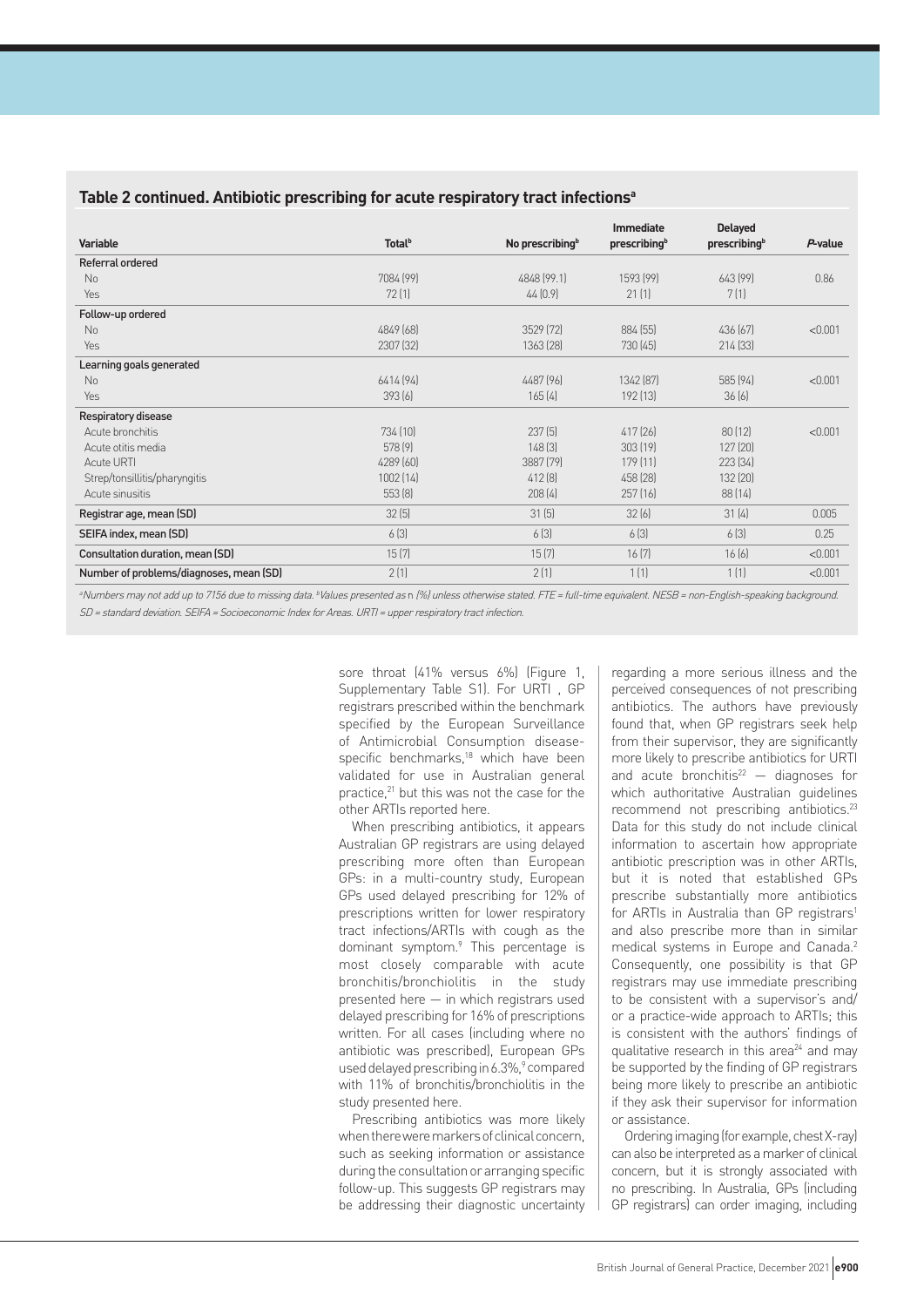## **Table 3. Associations with acute respiratory tract infectionsa**

|                                          |                       | <b>Univariate</b>         |          | <b>Adjusted</b>           |         |  |
|------------------------------------------|-----------------------|---------------------------|----------|---------------------------|---------|--|
| <b>Variable</b>                          | Outcome class         | OR (95% CI)               | P-value  | OR (95% CI)               | P-value |  |
| Patient age group, years                 |                       |                           |          |                           |         |  |
| $0 - 5$                                  | No antibiotic         | 1.19 (0.93 to 1.53)       | 0.1731   | 1.98 (1.39 to 2.83)       | < 0.001 |  |
|                                          | Immediate prescribing | 0.78 (0.59 to 1.04)       | 0.0869   | 0.75 (0.51 to 1.10)       | 0.14    |  |
| $5 - 14$                                 | No antibiotic         | 0.87 (0.67 to 1.14)       | 0.3124   | 1.16 (0.82 to 1.66)       | 0.40    |  |
|                                          | Immediate prescribing | 0.81 (0.60 to 1.08)       | 0.1549   | 0.84 (0.57 to 1.22)       | 0.36    |  |
| $15 - 24$                                | No antibiotic.        | 1.25 (0.93 to 1.68)       | 0.1422   | 1.35 (0.93 to 1.97)       | 0.12    |  |
|                                          | Immediate prescribing | 1.17 (0.85 to 1.62)       | 0.3356   | 1.25 (0.84 to 1.86)       | 0.27    |  |
| $45 - 64$                                | No antibiotic         | $0.78$ $[0.61$ to $1.01]$ | 0.0575   | 0.69 (0.50 to 0.95)       | 0.023   |  |
|                                          | Immediate prescribing | $0.85$ $[0.64$ to $1.12]$ | 0.2515   | 0.81 (0.57 to 1.15)       | 0.23    |  |
| $\geq 65$                                | No antibiotic         | 0.90 (0.63 to 1.28)       | 0.5656   | $0.75$ (0.49 to 1.17)     | 0.21    |  |
|                                          | Immediate prescribing | 1.62 (1.12 to 2.34)       | 0.0110   | 1.37 (0.86 to 2.17)       | 0.19    |  |
| Aboriginal and/or Torres Strait Islander | No antibiotic         | 2.81 (1.01 to 7.80)       | 0.0472   | 1.73 (0.58 to 5.14)       | 0.32    |  |
|                                          | Immediate prescribing | 3.11 (1.09 to 8.88)       | 0.0345   | 2.58 (0.86 to 7.69)       | 0.090   |  |
| Practice routinely bulk bills            | No antibiotic         | 1.54 (1.25 to 1.89)       | < 0.0001 | 1.34 (1.03 to 1.74)       | 0.030   |  |
|                                          | Immediate prescribing | 1.17 (0.94 to 1.46)       | 0.1534   | 1.25 (0.95 to 1.64)       | 0.12    |  |
| Sought help any source                   | No antibiotic         | $0.20$ $[0.16$ to $0.26]$ | < 0.0001 | 0.41 (0.29 to 0.59)       | < 0.001 |  |
|                                          | Immediate prescribing | 2.13 (1.68 to 2.69)       | < 0.0001 | 2.05 (1.48 to 2.84)       | < 0.001 |  |
| Pathology ordered                        | No antibiotic         | 0.71 (0.51 to 1.00)       | 0.0488   | 0.71 (0.46 to 1.09)       | 0.12    |  |
|                                          | Immediate prescribing | 1.46 (1.03 to 2.08)       | 0.0341   | 1.02 (0.65 to 1.59)       | 0.93    |  |
| Imaging ordered                          | No antibiotic         | 2.04 (0.63 to 6.63)       | 0.2380   | 6.26 [1.42 to 27.7]       | 0.016   |  |
|                                          | Immediate prescribing | 7.63 (2.37 to 24.6)       | 0.0007   | 3.90 (0.90 to 16.9)       | 0.068   |  |
| Follow-up ordered                        | No antibiotic         | 0.71 (0.59 to 0.86)       | 0.0003   | 0.88 (0.68 to 1.13)       | 0.32    |  |
|                                          | Immediate prescribing | 1.76 (1.44 to 2.15)       | < 0.0001 | 1.31 (1.01 to 1.70)       | 0.044   |  |
| Learning goals generated                 | No antibiotic         | $0.52$ (0.35 to 0.77)     | 0.0010   | 1.35 (0.79 to 2.29)       | 0.27    |  |
|                                          | Immediate prescribing | 2.39 (1.64 to 3.50)       | < 0.0001 | 1.36 (0.83 to 2.23)       | 0.23    |  |
| Respiratory disease                      |                       |                           |          |                           |         |  |
| Acute otitis media                       | No antibiotic         | 0.06 (0.04 to 0.08)       | < 0.0001 | $0.05$ $(0.04$ to $0.07)$ | < 0.001 |  |
|                                          | Immediate prescribing | 3.29 (2.45 to 4.42)       | < 0.0001 | 3.04 (2.09 to 4.43)       | < 0.001 |  |
| Strep/tonsillitis/pharyngitis            | No antibiotic         | $0.16$ $[0.13$ to $0.21]$ | < 0.0001 | $0.18$ $[0.13$ to $0.24]$ | < 0.001 |  |
|                                          | Immediate prescribing | $4.85$ (3.65 to 6.44)     | < 0.0001 | $4.31$ (3.04 to 6.11)     | < 0.001 |  |
| Acute sinusitis                          | No antibiotic         | 0.12 (0.09 to 0.16)       | < 0.0001 | 0.17 (0.12 to 0.25)       | < 0.001 |  |
|                                          | Immediate prescribing | 4.05 (2.94 to 5.59)       | < 0.0001 | 3.68 (2.48 to 5.48)       | < 0.001 |  |
| Acute bronchitis                         | No antibiotic         | $0.15$ $[0.11$ to $0.20]$ | < 0.0001 | 0.16 (0.11 to 0.24)       | < 0.001 |  |
|                                          | Immediate prescribing | $6.97$ (5.06 to 9.59)     | < 0.0001 | 5.93 (4.00 to 8.80)       | < 0.001 |  |
| Registrar age, years                     | No antibiotic         | 1.02 (1.00 to 1.05)       | 0.0442   | 1.05 (1.02 to 1.08)       | 0.002   |  |
|                                          | Immediate prescribing | 1.04 (1.01 to 1.06)       | 0.0012   | 1.03 (1.00 to 1.06)       | 0.026   |  |
| Consultation duration, minutes           | No antibiotic         | 0.99 (0.98 to 1.00)       | 0.0905   | 0.98 (0.96 to 1.00)       | 0.019   |  |
|                                          | Immediate prescribing | 1.02 (1.00 to 1.03)       | 0.0294   | 0.99 (0.97 to 1.01)       | 0.19    |  |
| Number of problems/diagnoses             | No antibiotic         | 1.45 (1.28 to 1.65)       | < 0.0001 | 1.87 (1.55 to 2.25)       | < 0.001 |  |
|                                          | Immediate prescribing | 1.21 (1.05 to 1.39)       | 0.0088   | 1.32 (1.08 to 1.60)       | 0.006   |  |

<sup>a</sup>The variables patient sex, non-English-speaking background, qualified as doctor in Australia, and rurality were not statistically significantly associated with the outcome and their removal did not alter other coefficients in the model; as such, these covariates were excluded from the multivariable model.

> a radiologist report, and expect it to be performed the same day. One interpretation of this association could relate to advice to confirm a possible pneumonia diagnosis with a chest X-ray,23 resulting in a delay in initiating antibiotics at first presentation; consequently, the GP registrar may diagnose an ARTI and investigate further before deciding whether it is pneumonia. The authors also found

some evidence for immediate prescribing also being associated with imaging; this is consistent with the GP registrar, in some cases, addressing their diagnostic uncertainty by taking a pre-emptive approach and deciding to prescribe antibiotics for a moresevere ARTI, whether or not a subsequent chest X-ray demonstrates pneumonia.24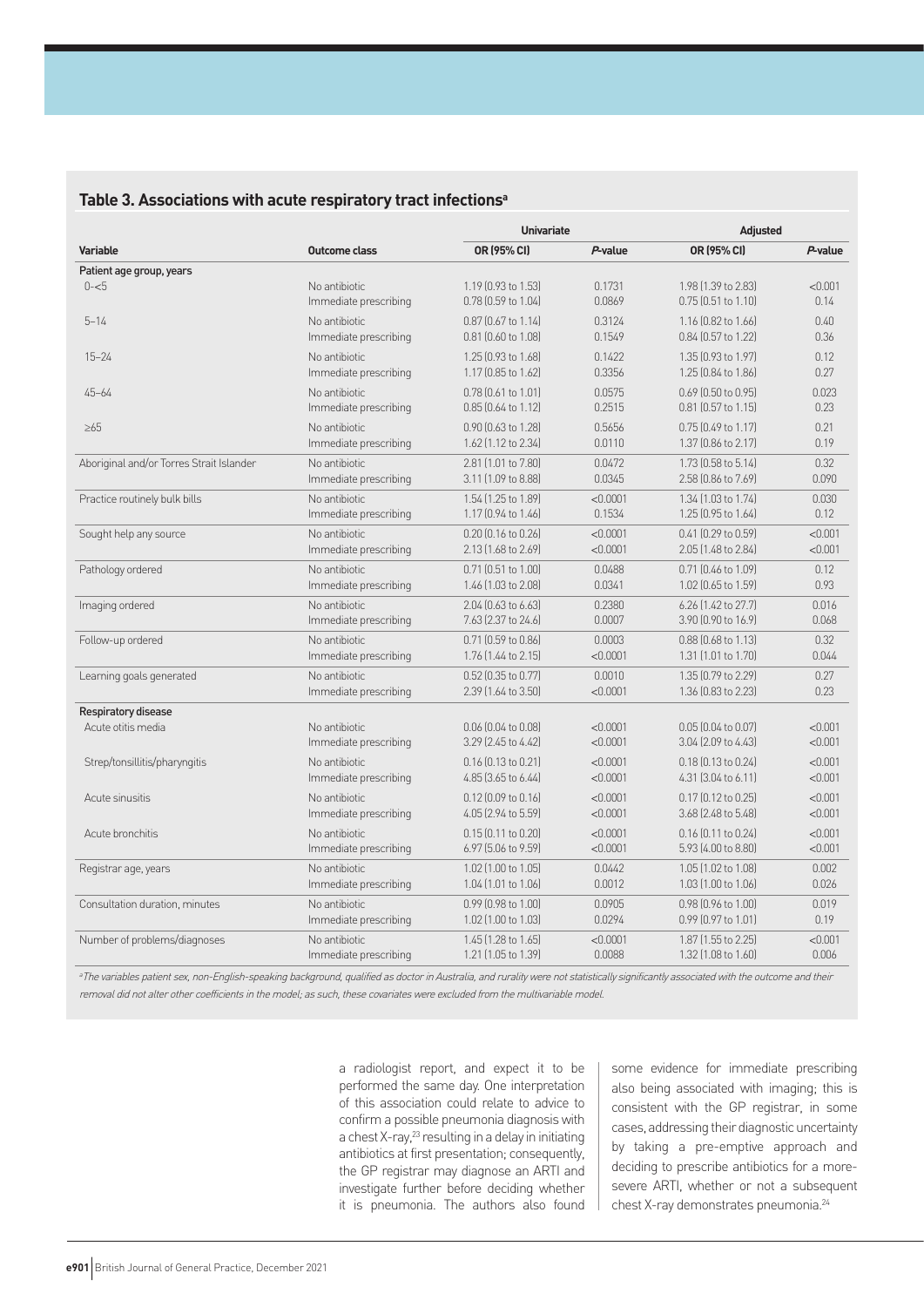## **Funding**

During the data collection period included in this study, funding of the Registrar Clinical Encounters in Training (ReCEnT) study was by an Australian Commonwealth Department of Health Research grant, and supported by GP Synergy, the general practice Regional Training Organisation for New South Wales and the Australian Capital Territory. GP Synergy is funded by the Australian Department of Health. The researchers gratefully acknowledge the Royal Australian College of General Practitioners Foundation for its support of this project (Family Medical Care and Research Grant 2016; reference: FMC16a 609796).

## **Ethical approval**

The ReCEnT project has approval from the University of Newcastle Human Research Ethics Committee (reference: H-2009- 0323).

#### **Provenance**

Freely submitted; externally peer reviewed.

#### **Competing interests**

The authors have declared no competing interests.

## **Acknowledgements**

The authors would like to acknowledge the patients, GP registrars, GP supervisors, and practices that have participated in the ReCEnT project.

## **Open access**

This article is Open Access: CC BY 4.0 licence (http://creativecommons.org/ licences/by/4.0/).

## **Discuss this article**

Contribute and read comments about this article: **bjgp.org.uk/letters**

Delayed prescribing is associated with longer consultation duration; this may reflect more time being needed for complex or concerning presentations, with diagnostic uncertainty leading to the 'safety net' of delayed antibiotic prescribing. This is consistent with the authors' qualitative findings in this area, $24$  but it may be that more time is needed to undertake an explanation of delayed prescribing rather than no prescribing.

The finding that with each additional problem/diagnosis dealt with in the consultation, delayed prescribing was increasingly less likely than both no prescribing and immediate prescribing could suggest that the GP registrar is choosing a strategy that requires less explanation and, consequently, less time in a busy consultation.

These associations with prescribing antibiotics — that is, markers of clinical concern, increased consultation duration, fewer problems/diagnoses managed per consultation — provide limited evidence that is congruent with qualitative findings. Some GP registrars use delayed prescribing, not only to address their own diagnostic uncertainty, but also to accommodate conflicting influences on prescribing for ARTIs such as: national guideline advice against use of antibiotics, desire to adhere to antimicrobial stewardship, knowledge that delayed prescribing reduces antibiotic consumption, both perceived and actual expectation from patients that antibiotics are necessary, and a supervisor approach or practice culture to prescribing for ARTIs.22,24

The associations of the individual respiratory infective illness classifications used in this study, when compared with URTI, showed immediate prescribing was more likely than delayed prescribing, and delayed prescribing was more likely than no prescribing. The findings regarding otitis media, sore throat, and sinusitis may partly reflect Australian guideline recommendations<sup>23</sup> that antibiotics are indicated for these diagnoses in selected situations (and that delayed prescribing is an option in some circumstances). However, the associations of acute bronchitis (and the large effect sizes of these associations) cannot be reconciled with current Australian guideline recommendations that antibiotics are not indicated for acute bronchitis.<sup>23</sup>

## **Implications for practice**

Delayed prescribing represents a viable method for changing primary care practice to reduce the consumption of antibiotics in the community and is already being used quite frequently by early-career GPs in Australia. As GP registrars represent 13% of the Australian GP workforce by headcount,20,25 the findings have immediate, as well as medium- and long-term, implications for the quality of general practice care. Efforts to increase the use of both delayed prescribing and no prescribing for ARTIs are indicated, including in GP training programmes. In particular, encouraging the use of delayed prescribing may enable an acceptable transition to a future environment of more-rational antibiotic prescribing for ARTIs in primary care.